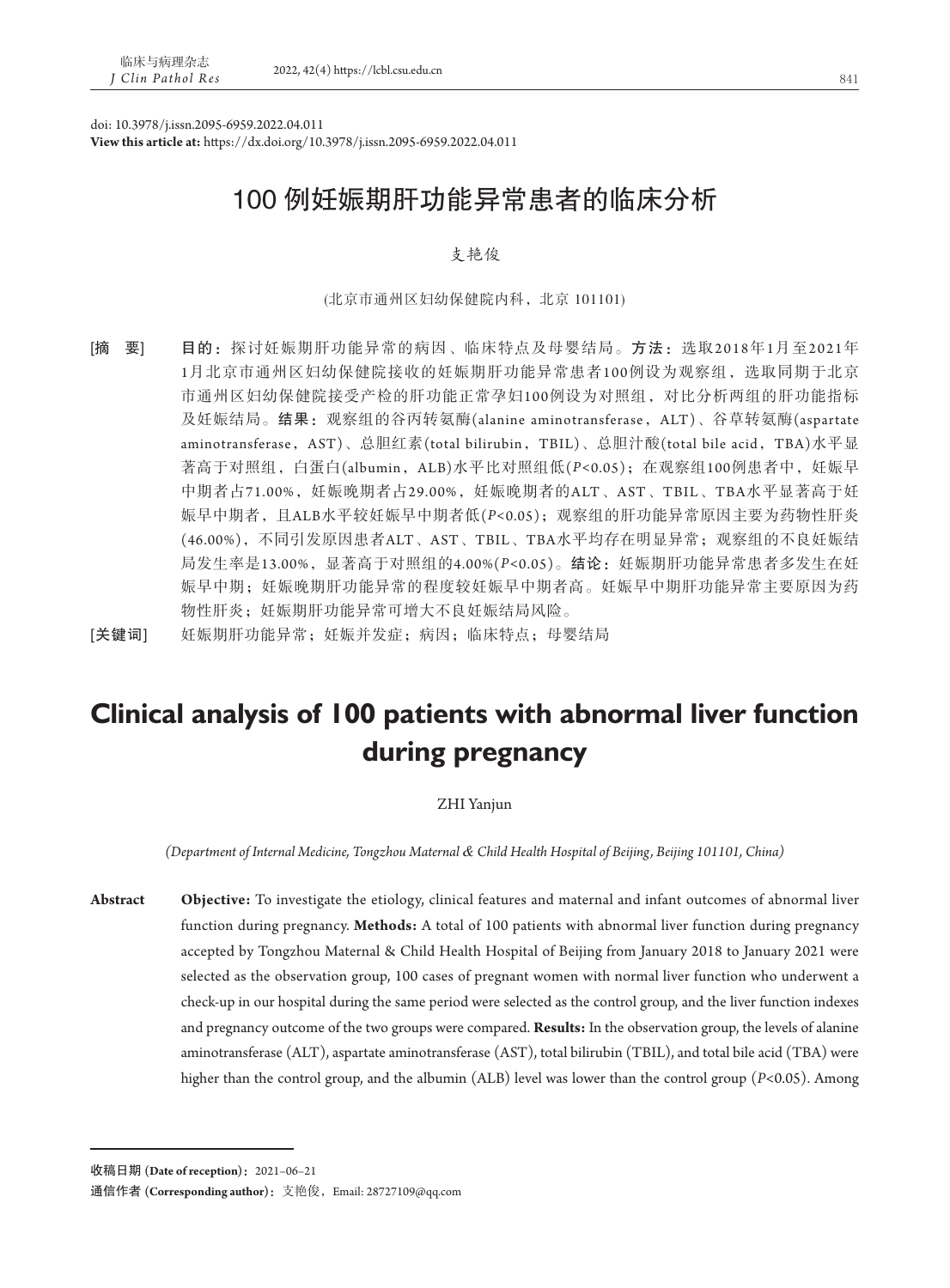the 100 patients in the observation group, 71.00% were in the early and second trimester and 29.00% were in the third trimester. The levels of ALT, AST, TBIL and TBA in the third trimester of pregnancy were significantly higher than those in the first and second trimesters of pregnancy, and the levels of ALB were low in the first and second trimesters of pregnancy (*P<*0.05).The main cause of abnormal liver function in the observation group was druginduced hepatitis (46.00%), and the levels of ALT, AST, TBIL, and TBA in patients with different causes were obviously abnormal. In the observation group, the incidence of adverse pregnancy outcomes was 13.00%, which was higher than 4.00% in the control group (*P<*0.05). **Conclusion:** The related liver function indexes of patients with abnormal liver function during pregnancy are obviously abnormal, and they are mostly concentrated in the first and second trimester. The degree of abnormal liver function in the third trimester is higher than that in the early and mid-gestation period. The main cause is drug-induced hepatitis. The abnormal liver function can increase risk of adverse pregnancy outcome during pregnancy.

**Keywords** abnormal liver function during pregnancy; pregnancy complications; etiology; clinical features; maternal and infant outcome

妊娠期肝功能异常是一种常见的妊娠合并 症,可导致胆红素、转氨酶等水平上升,若不及 时干预,可能会导致患者肝脏负担加重,肝功能 紊乱,增加早产、胎盘早剥、产后出血等不良妊 娠结局的风险[1]。妊娠期肝功能异常的病因较为复 杂,总体而言可分为2种类型,其一为妊娠期合并 肝病,如病毒性肝炎、脂肪肝等,其二为特殊妊 娠期疾病引发的肝脏病变,如妊娠剧吐、子痫前 期、妊娠期肝内胆汁瘀积症等[2]。对此,临床上应 积极展开妊娠期肝功能异常筛查工作,明确其病 因并予以针对性干预,以达到减轻肝功能异常对 妊娠结局影响的效果。本研究分别选取妊娠期肝 功能异常、正常妊娠的孕妇100例为对象,对其肝 功能、妊娠结局等展开分析。

# 1对象与方法

#### 1**.**1对象

选 取2018年1月 至2021年1月北京市通州区 妇幼保健院接收的妊娠期肝功能异常患者100例 设为观察组,年龄22~35(28.51±4.43)岁;孕周 为9~37(23.11±3.63)周;孕次:54例为1次,31例 为2次 ,1 5例 为3次。选取同期于北京市通州区 妇幼保健院接受产检的肝功能正常孕妇100例设 为对照组,年龄23~35(29.01±4.52)岁;孕周为 8~37(23.51±3.58)周;孕次:5 5例为1次,3 2例 为2次 ,1 3例 为3次。纳入标准:1 )明确宫内单 胎妊娠;2 )实验室检查结果显示观察组谷丙转 氨酶(alanine aminotransferase, ALT)、谷草转氨 酶(aspartate aminotransferase, AST)、总胆红素

(total bilirubin,TBIL)、总胆汁酸(total bile acid, TBA)、白蛋白(albumin,ALB)水平异常,而对照 组正常;3 )知晓研究,并签署知情同意书。排除 标准:1 )既往有严重基础性疾病、脏器功能障碍 及恶性肿瘤; 2)妊娠期前存在肝功能异常; 3)认 知、精神状态异常;4)存在交流障碍;5)依从性 差,不配合规律产检。本研究满足《赫尔辛基宣 言》,且两组性别、年龄及疾病分期比较,差异 无统计学意义(*P>*0.05),有可比性。

# 1**.**2 方法

1 )两组均采集空腹静脉血液标本5 mL, 常 规离心后通过全自动生化分析仪 (罗氏C702) 实施肝功能指标检测:肝功能指标包括ALT 、 AST、TBIL、TBA、ALB,ALT>40 U/L、AST> 40 U/L、TBIL>20.4 μmol/L、TBA>10 μmol/L、 ALB<35 g/L表示肝功能异常[3-4], 其中转氨酶均升 高≥2倍。2)分析观察组妊娠时间分布情况,包括 孕早期(妊娠1~12周)、孕中期(妊娠12~28周)、孕 晚期(妊娠28周后),并对比不同妊娠时间患者肝功 能指标。同时,对观察组肝功能异常的原因进行 分析与总结,包括乙型肝炎、自身免疫性肝炎、 丙型肝炎、药物性肝炎、妊娠期肝内胆汁淤积 症、妊娠剧吐、妊娠期高血压、妊娠期急性脂肪 肝等,相关疾病诊断标准均参照《妇产科学》[5]、 《实用内科学》[6]中提出的标准。3)分析两组妊娠 结局,包括死胎、胎膜早破、早产、胎儿窘迫、 产后出血等。死胎判定标准:妊娠20周后,胎儿 于子宫内死亡[7];胎膜早破判定标准:临产前胎膜 破裂<sup>[8]</sup>;早产判定标准:妊娠196~258 d分娩<sup>[9]</sup>;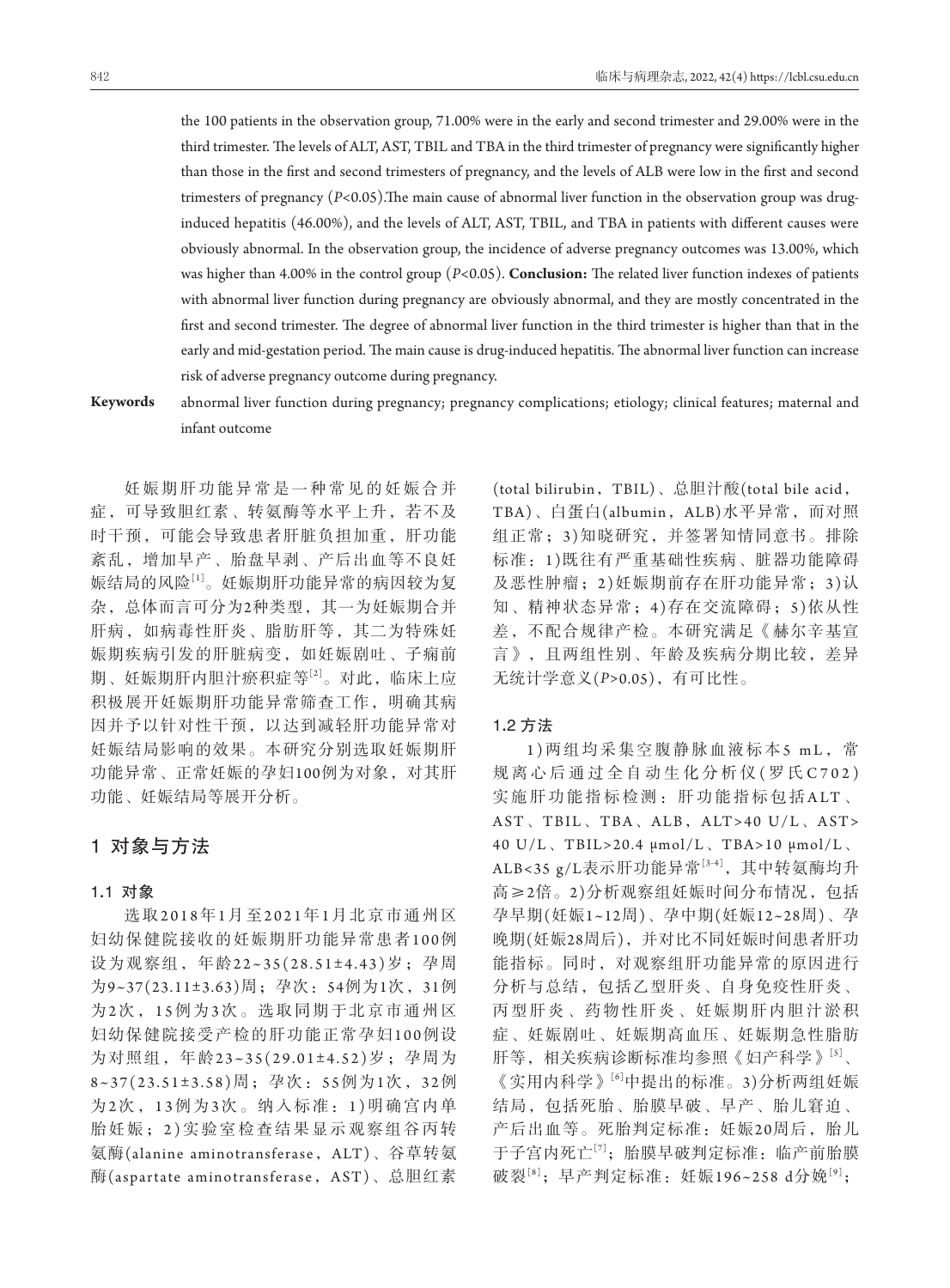胎儿窘迫判定标准:胎儿于子宫内出现急性或慢 性的缺氧,对生命健康造成危及,孕妇心率正常 情况下胎儿胎心率<100 min<sup>−1</sup>或>180 min<sup>−1[10]</sup>; 产 后出血判定标准: 娩出胎儿后的24 h内, 阴道出  $\text{III} > 500 \text{ mL}^{[11]}$ 

# 1**.**3 观察指标

1)两组肝功能指标;2)观察组不同妊娠时期者 肝功能指标;3)观察组肝功能异常原因;4)两组不 良妊娠结局发生情况。

#### 1**.**4统计学处理

采用SPSS 20.0统计学软件进行数据分析, 非 等级计数资料以频数(%)表示,采用 $\chi^2$ 检验; 计量 资料以均数±标准差(*x*±*s*)表示,正态分布时予以 *t*检验,非正态分布予以秩和检验,*P<*0.05为差异 有统计学意义。

# 2结果

# 2**.**1两组肝功能指标比较

观察组ALT、AST、TBIL、TBA水平显著高于

# 对照组,且ALB水平比对照组低(*P<*0.05,表1)。

# 2**.**2观察组不同妊娠时期者肝功能指标

在观察组100例患者中,妊娠早中期者占 71.00%,妊娠晚期者占29.00%,妊娠晚期者ALT、 AST、TBIL、TBA水平显著高于妊娠早中期者,且 ALB水平比妊娠早中期者低(*P<*0.05,表2)。

# 2**.**3观察组肝功能异常原因

在观察组100例患者中,4例(4.00%)肝功能异 常由乙型肝炎引发,3例(3.00%)由自身免疫性肝病 引发,2例(2.00%)由丙型肝炎引发,46例(46.00%) 由药物性肝炎引发,21例(21.00%)由妊娠期肝内胆 汁淤积症引发,1 1例(11.00%)由妊娠剧吐引发, 5例(5.00%)由妊娠期高血压引发,6例(6.00%)由妊 娠期急性脂肪肝引发,2例(2.00%)原因不明,不同 引发原因患者的ALT、AST、TBIL、TBA水平均存 在明显异常(表3)。

# 2**.**4两组妊娠结局

观察组不良妊娠结局发生率是13.00%,显著 高于对照组的4.00%(*P<*0.05,表4)。

# 表**1** 两组肝功能指标比较**(***n***=100)**

**Table 1 Comparison of liver function between the 2 groups (***n***=100)**

| 组别               | $ALT/(U \cdot L^{-1})$ | $AST/(U \cdot L^{-1})$ | $TBIL/(\mu mol \cdot L^{-1})$ | $TBA/(\mu mol \cdot L^{-1})$ | $ALB/(g \cdot L^{-1})$ |
|------------------|------------------------|------------------------|-------------------------------|------------------------------|------------------------|
| 对照组              | $22.32 \pm 4.53$       | $18.76 \pm 3.25$       | $8.33 \pm 2.14$               | $2.43 \pm 0.56$              | $39.21 \pm 8.65$       |
| 观察组              | $178.56 \pm 35.64$     | $143.56 \pm 31.27$     | $32.48 \pm 7.65$              | $22.57 \pm 4.86$             | $30.89 \pm 5.66$       |
| t                | 43.489                 | 39.697                 | 30.402                        | 41.168                       | 8.049                  |
| $\boldsymbol{P}$ | < 0.001                | < 0.001                | < 0.001                       | < 0.001                      | < 0.001                |

#### 表**2** 观察组不同妊娠时期者肝功能指标比较

#### **Table 2 Comparison of liver function in different pregnancy stages in the observation group**

| 组别               | $\boldsymbol{n}$ | $ALT/(U \cdot L^{-1})$ | $AST/(U \cdot L^{-1})$ | $TBIL/(\mu mol \cdot L^{-1})$ | $TBA/(\mu mol \cdot L^{-1})$ | $ALB/(g \cdot L^{-1})$ |
|------------------|------------------|------------------------|------------------------|-------------------------------|------------------------------|------------------------|
| 妊娠早中期            | 71               | $134.52 \pm 32.57$     | $102.86 \pm 23.54$     | $25.75 \pm 4.55$              | $15.69 \pm 3.46$             | $34.35 \pm 5.44$       |
| 妊娠晚期             | 29               | $168.97 \pm 36.12$     | $139.78 \pm 28.97$     | $29.87 \pm 5.11$              | $18.98 \pm 4.65$             | $38.96 \pm 2.33$       |
| t                |                  | 7.083                  | 9.891                  | 6.022                         | 5.676                        | 7.790                  |
| $\boldsymbol{P}$ |                  | < 0.001                | < 0.001                | < 0.001                       | < 0.001                      | < 0.001                |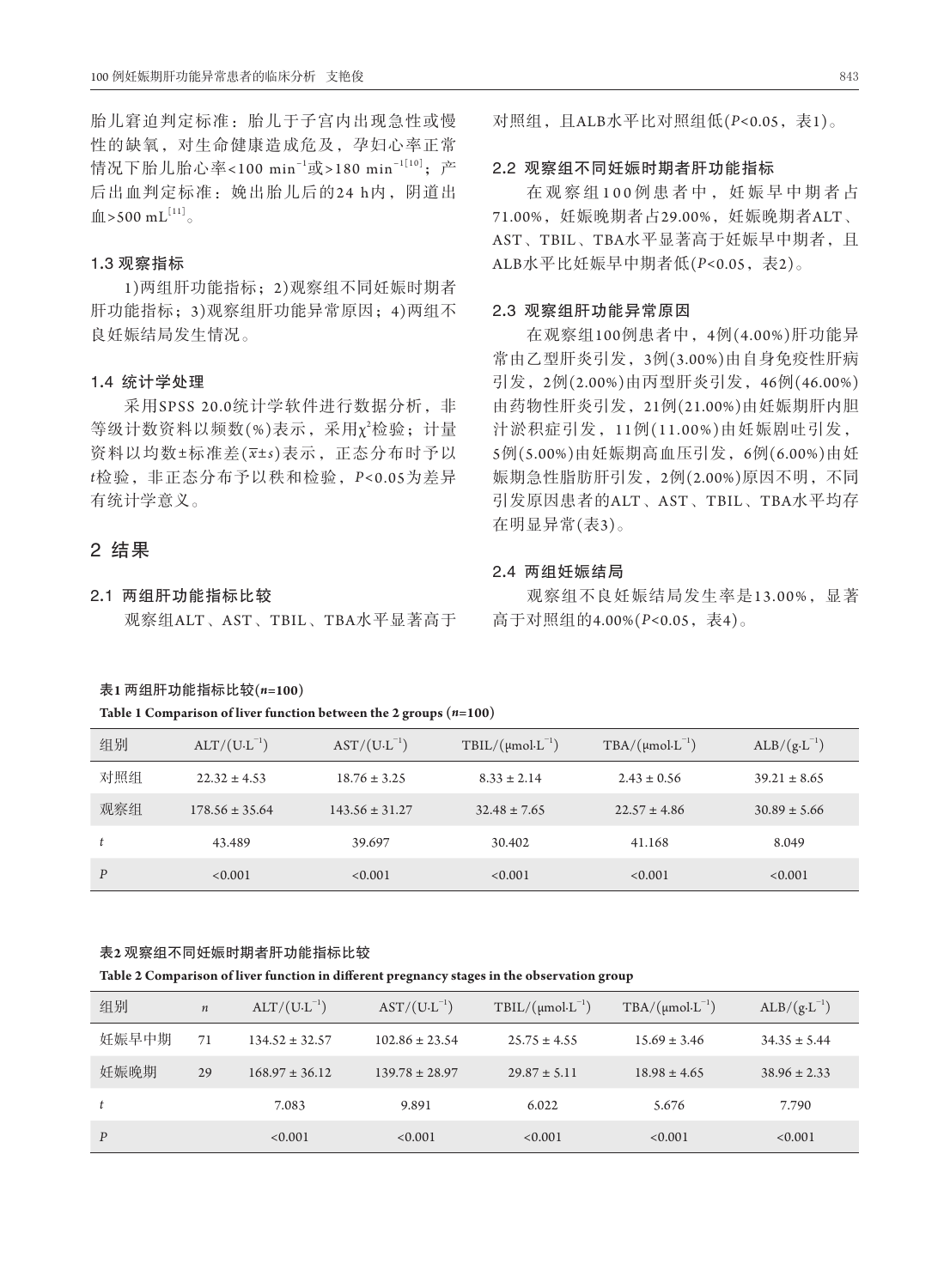| 病因         | $\boldsymbol{n}$ | $ALT/(U.L^{-1})$   | $AST/(U \cdot L^{-1})$ | $TBIL/(\mu mol \cdot L^{-1})$ | $TBA/(\mu mol \cdot L^{-1})$ | $ALB/(g \cdot L^{-1})$ |
|------------|------------------|--------------------|------------------------|-------------------------------|------------------------------|------------------------|
| 乙型肝炎       | $\overline{4}$   | $175.6 \pm 23.45$  | $140.92 \pm 18.97$     | $28.97 \pm 4.53$              | $17.68 \pm 3.22$             | $36.75 \pm 4.53$       |
| 自身免疫性肝病    | 3                | $169.89 \pm 21.34$ | $138.97 \pm 16.98$     | $27.89 \pm 4.65$              | $17.89 \pm 3.35$             | $35.69 \pm 3.98$       |
| 丙型肝炎       | $\overline{2}$   | $171.97 \pm 20.87$ | $139.87 \pm 16.54$     | $25.49 \pm 5.12$              | $16.78 \pm 3.55$             | $36.19 \pm 3.76$       |
| 药物性肝炎      | 46               | $178.76 \pm 19.99$ | $138.78 \pm 17.24$     | $26.13 \pm 4.63$              | $15.98 \pm 3.76$             | $36.08 \pm 4.52$       |
| 妊娠期肝内胆汁淤积症 | 21               | $181.22 \pm 20.65$ | $141.92 \pm 16.99$     | $28.12 \pm 4.32$              | $18.02 \pm 2.67$             | $37.79 \pm 4.43$       |
| 妊娠剧吐       | 11               | $176.89 \pm 19.88$ | $135.69 \pm 17.86$     | $26.58 \pm 3.44$              | $17.85 \pm 3.22$             | $36.10 \pm 3.22$       |
| 妊娠期高血压     | 5                | $179.29 \pm 19.43$ | $136.78 \pm 18.33$     | $26.74 \pm 3.49$              | $16.99 \pm 4.92$             | $36.98 \pm 4.56$       |
| 妊娠期急性脂肪肝   | 6                | $180.96 \pm 20.17$ | $140.96 \pm 18.13$     | $28.09 \pm 4.12$              | $18.04 \pm 2.74$             | $37.13 \pm 3.49$       |
| 原因不明       | 2                | $175.69 \pm 19.97$ | $137.59 \pm 16.79$     | $26.78 \pm 4.15$              | $16.89 \pm 3.22$             | $35.69 \pm 4.55$       |

#### 表**3** 观察组患者不同病因中肝功能异常分布情况

**Table 3 Distribution of liver function in different etiological factors in the observation group**

#### 表**4** 两组不良妊娠结局比较**(***n***=100)**

**Table 4 Comparison of adverse pregnancy outcomes between the 2 groups (***n***=100)**

| 组别               | 死胎      | 胎膜早破    | 早产      | 胎儿窘迫    | 产后出血    | 总发生率/% |
|------------------|---------|---------|---------|---------|---------|--------|
| 对照组              | 0(0.00) | 1(1.00) | 1(1.00) | 1(1.00) | 1(1.00) | 4.00   |
| 观察组              | 1(1.00) | 3(3.00) | 2(2.00) | 3(3.00) | 4(4.00) | 13.00  |
| $\chi^2$         |         |         |         |         |         | 5.107  |
| $\boldsymbol{P}$ |         |         |         |         |         | 0.022  |

# 3讨论

妊娠期肝功能异常是指发生于妊娠时间的肝 功能损害,发生率约为3.0%,可增大不良妊娠结 局风险,需积极予以干预[12]。在正常生理状态 下,人体血容量、肝血流量均维持平衡状态, 妊 娠后,受多方面生理因素的影响,孕妇的血容量 有40.0%~50.0%的增加,且肝血流量减少,从非妊 娠状态的占心输出量35.0%降低至28.0%,这可导致 肝功能出现相应改变[13]。同时,随着妊娠时间的 延长,孕妇新陈代谢增加,胎儿的相关代谢产物 需通过母体进行排出,这可能导致母体肝脏的负 荷增大,在此基础上若大量服用保胎药物、合并 肝脏疾病等,极易引发肝功能损伤,导致相关妊 娠并发症、不良妊娠结局出现。

近年来,对孕妇实施产检时,临床上不断 强调肝功能筛查,了解孕妇肝功能状态后及时予 以干预,可达到有效改善母婴结局的效果。本 研究对比分析肝功能异常、正常妊娠孕妇的肝功 能指标,结果显示:观察组ALT、AST、TBIL、 TBA水平显著高于对照组,且ALB水平比对照组 低(*P <*0.05),提示肝功能异常孕妇ALT、AST、 TBIL、TBA、ALB水平存在明显异常,通过检测此 类指标可明确孕妇是否有肝功能异常存在。ALT、 AST是肝细胞损伤的主要反映指标,肝脏中含有 大量的转氨酶,肝细胞受到破坏后,可增加转氨 酶的释放,导致ALT、AST水平上升。另外,当 肝脏受到损伤时,肝细胞坏死可导致肝脏分解、 转化等功能下降,TBIL、TBA水平上升,ABL水 平下降。此外,本研究还发现:在观察组100例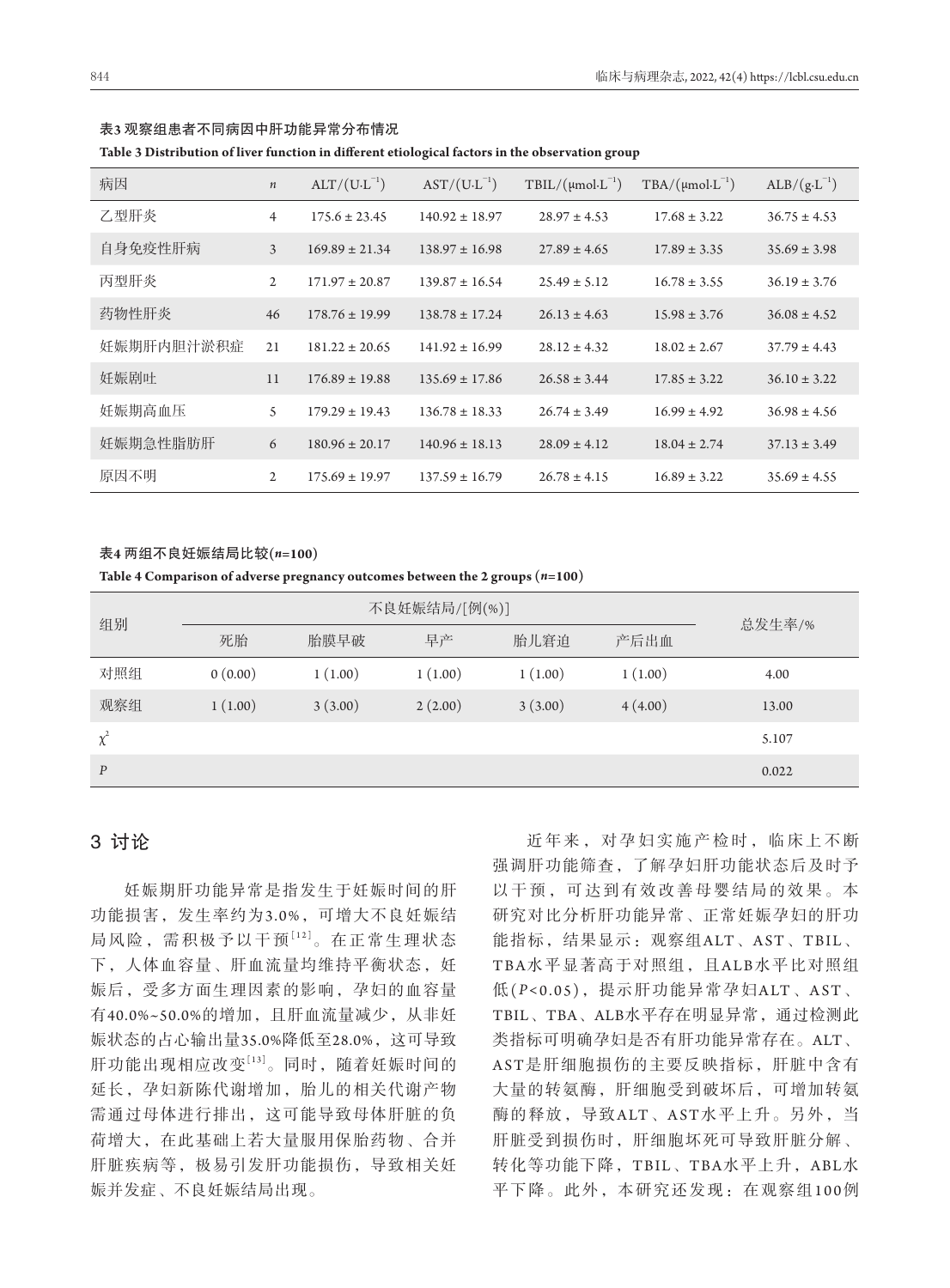患者中,妊娠早中期者占71.00%,妊娠晚期者占 29.00%,而妊娠晚期者ALT、AST、TBIL、TBA 水平显著高于妊娠早中期者,且ALB水平妊娠早 中期者低(*P <*0.05),提示妊娠期肝功能损害多于 妊娠早中期发生,但妊娠晚期者病情相对较妊娠 早中期者严重,这主要因为进入妊娠中晚期后, 胎儿进一步增大,对母体营养的需求量增大,且 代谢产物增加,可导致母体肝脏的负担加重,进 而增加肝功能损害程度[14]。因此,临床上对孕 妇实施产检时,可积极展开ALT、AST、TBIL、 TBA、ALB水平检测,通过此类指标变化情况判 定其是否有肝功能异常存在,并予以肝功能异常 程度评价,基于此展开针对性围产干预,改善妊 娠结局。

妊娠期肝功能异常引发原因较多,包括妊 娠相关肝病、肝源性疾病等,部分患者甚至存在 难以明确引发原因的现象。本研究中,妊娠期肝 功能异常原因主要包括乙型肝炎、自身免疫性肝 病、丙型肝炎、药物性肝炎、妊娠期肝内胆汁淤 积症、妊娠剧吐、妊娠期高血压、妊娠期急性脂 肪肝等,其中最为常见的引发原因为药物性肝 炎,究其原因,主要为在妊娠早期,部分孕妇进 行产检时,可能存在孕酮水平较低、阴道流血等 现象,为进行保胎,临床上多会予以保胎类药 物,或孕妇认知水平不足,盲目补充维生素,而 此类药物的大量服用可能会增加肝脏负担,对 肝功能造成损伤,进而引发肝功能异常[15]。 对 此,临床上对妊娠早期孕妇实施保胎干预时,应 合理选择保胎药物,尽量选择对孕妇肝功能影响 小的药物。此外,本研究还发现:观察组不良妊 娠结局发生率比对照组高(*P <*0.05),提示妊娠期 肝功能异常可导致不良妊娠结局发生风险增大。 对此,临床上实施孕检工作时,应强调对肝功能 进行筛查,并积极予以肝功能异常原因分析,针 对具体原因尽早展开干预,使患者肝功能得以改 善,进而减轻对妊娠结局的影响。

综上所述, 妊娠期肝功能异常患者 ALT、 AST、TBIL、TBA、ALB水平存在明显异常改变, 妊娠晚期者肝功能异常程度较妊娠早中期者高, 而引发原因主要为药物性肝炎,且妊娠期肝功能 异常可增大不良妊娠结局风险。然而,本研究也 存在不足,如选取的病例为北京市通州区妇幼保 健院近3年接收的妊娠期肝功能异常患者及正常 妊娠孕妇,且观察指标较少,未予以长期随访, 可能使研究结论存在局限性及片面性等问题。因 此,后期需进行多中心研究,适当增加样本量、

#### 参考文献

1. 朱琳, 崔爱民, 成晓燕, 等. 35452例孕妇妊娠期肝功能异常 与早产关系: 前瞻性队列研究[ J]. 中国循证医学杂志, 2019, 19(4): 387-391.

 ZHU Lin, CUI Aimin, CHENG Xiaoyan, et al. Relationship between abnormal liver function during pregnancy and premature delivery in 35452 pregnant women[ J]. Chinese Journal of Evidence-Based Medicine, 2019, 19(4): 387-391.

- 2. Lim AK. Abnormal liver function tests associated with severe rhabdomyolysis[ J]. World J Gastroenterol, 2020, 26(10): 1020-1028.
- 3. 冯晓兰, 王慧娟, 李春霞. HBV感染对妊娠期糖尿病患者肝功 能, 免疫功能及妊娠结局的影响[J]. 河北医药, 2020, 42(11): 1712-1715.

 FENG Xiaolan, WANG Huijuan, LI Chunxia. Effect of HBV infection on liver function, immune function and pregnancy outcome in patients with gestational diabetes mellitus[ J]. Hebei Medical Journal, 2020, 42(11): 1712-1715.

- 4. 段兴平, 王燕, 黄常友, 等. 妊娠期肝病的临床特征及研究进 展[ J]. 临床肝胆病杂志, 2020, 36(6): 1407-1411. DUAN Xingping, WANG Yan, HUANG Changyou, et al. Clinical characteristics and research progress of liver disease in pregnancy<br>[J].  $\,$ Journal of Clinical Hepatology, 2020, 36(6): 1407-1411.
- 5. 陈灏珠. 实用内科学[M]. 10版. 北京: 人民卫生出版社, 1997: 275-282.

 CHEN Haozhu. Practical internal medicine[M]. 10th ed. Beijing: People's Medical Publishing House, 1997: 275-282.

- 6. 乐杰. 妇产科学[M]. 6版. 北京: 人民卫生出版社, 2004: 107-109. LE Jie. Obstetrics gynecology[M]. 6th ed. Beijing: People's Medical Publishing House, 2004: 107-109.
- 7. 张春霞, 刘艳, 王恬, 等. 128例妊娠晚期胎死宫内的临床分析[ J]. 国际生殖健康/计划生育杂志, 2020, 39(4): 287-290. ZHANG Chunxia, LIU Yan, WANG Tian, et al. Clinical analysis of 128 cases of fetal death in late pregnancy[J]. Journal of International Reproductive Health/Family Planning, 2020, 39(4): 287-290.
- 8. Perry AE, Basu Serna T. Dilation and evacuation after preterm premature rupture of membranes with abdominal cerclage in situ science direct[J]. Contraception, 2020, 101(5): 296-297.
- 9. 刘晓敏, 俎晓霞, 张鸣华. 妊娠期糖尿病患者发生自发性早产 的危险因素和预防措施研究[ J]. 中国妇幼保健, 2020, 35(9): 1622-1625.

LIU Xiaomin, ZU Xiaoxia, ZHANG Minghua. Study on risk factors